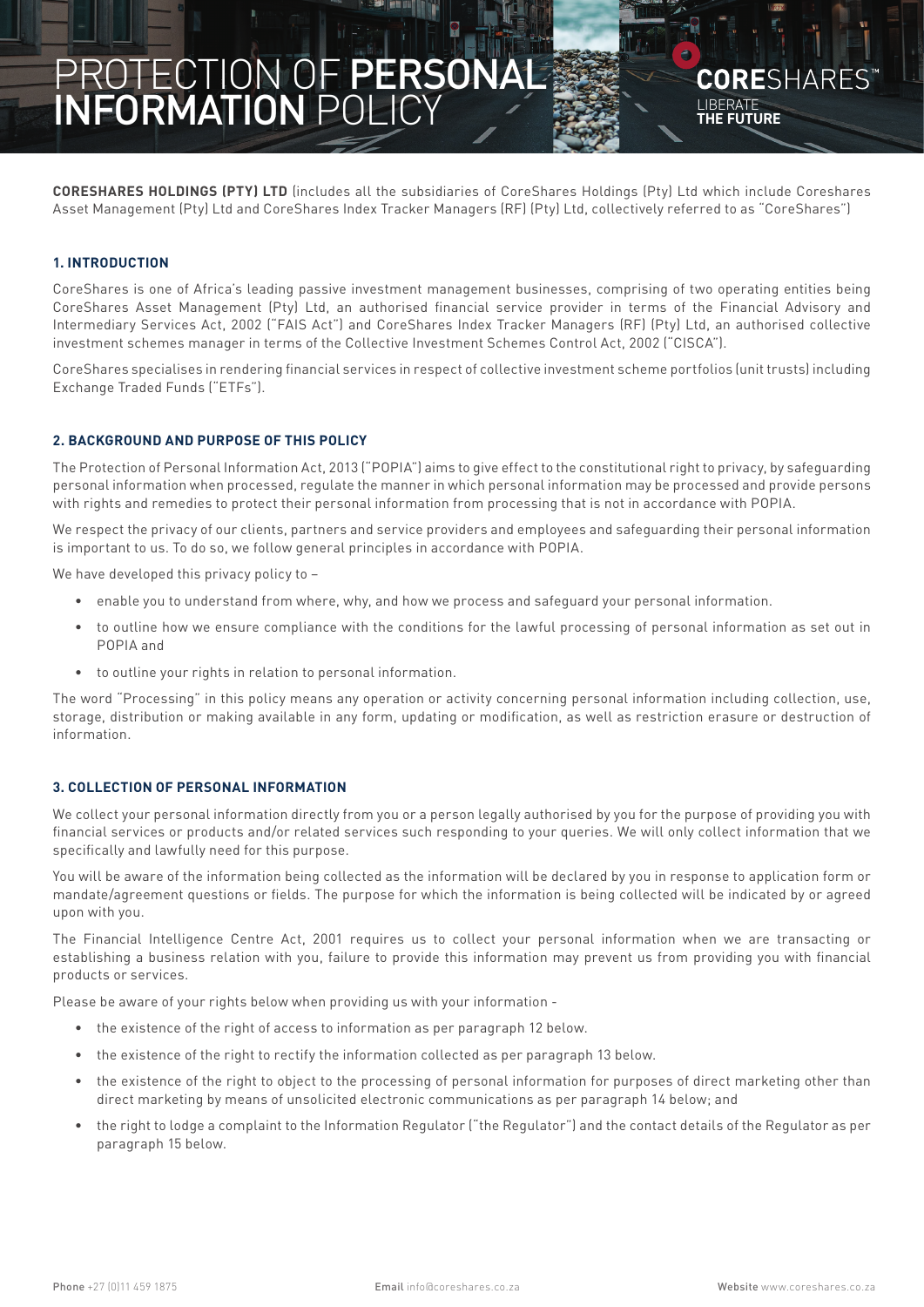# **4. PROCESSING PERSONAL INFORMATION**

We will only process your personal information if you or a person legally authorised by you, the law or a court or a competent person if you are a minor has consented thereto for the purpose indicated by or agreed upon with you in a manner that does not infringe your privacy which may include -

- Providing you with financial services or products,
- carrying out actions for the conclusion or performance of a contract to which you are party to,
- processing your instructions,
- complying with legal and regulatory requirements.

We may share your personal information to our service providers who are involved in the delivery of products or services to you. We have agreements in place to ensure that all service providers comply with these privacy terms.

#### **5. RETENTION AND DESTRUCTION OF RECORDS**

We will retain your personal information in order to comply with legal and regulatory requirements, for the prescribed minimum periods are required under FAIS, CISCA and FICA. to keep client records which include personal information for at least five years from the date on which a transaction is concluded or a business relationship is terminated.

We will destroy or delete a record of personal information in a manner that prevents its reconstruction in an intelligible form as soon as reasonably practicable after we are no longer authorised or required to retain the record.

## **6. RESTRICTION OF RECORDS**

We will restrict processing of your personal information if –

- you contest its accuracy, for a period enabling us to verify the accuracy of the information,
- you oppose its destruction or deletion and requests the restriction of its use instead, or
- you have terminated the business relationship with us, in this case your personal information will only be maintained in order to comply with FICA requirements.

Where processing of personal information is restricted, we will inform you before lifting the restriction on processing.

## **7. FURTHER PROCESSING OF PERSONAL INFORMATION**

We will further process your personal information subject to your consent, where applicable, in accordance with the purpose for which it was collected.

Further processing may also be necessary –

- to avoid prejudice to the maintenance of the law by us including the prevention, detection, investigation, prosecution and punishment of offences,
- to comply with an obligation imposed by law or to enforce legislation concerning the collection of revenue as defined in section 1 of the South African Revenue Service Act, 1997 (Act No. 34 of 1997),
- for the conduct of proceedings in any court or tribunal that have commenced or are reasonably contemplated; or
- in the interests of national security.

## **8. PROCESSING OF PERSONAL INFORMATION FOR DIRECT MARKETING**

We will process your personal information for the purpose of direct marketing by means of electronic communication only once we have obtained your consent.

We will only approach you once in order to request the consent to process personal information for the purpose of direct marketing if you have not previously withheld such consent.

We may process your personal information if you are an existing client of ours for the purpose of direct marketing of our own similar products or services, however, we will give you an option to object to this at the time when we collect your information and on each occasion of communication for the purpose of marketing if you had not initially refused such use.

Any communication for the purpose of direct marketing will contain -

- details of the identity of the sender; and
- the contact details to which you may send a request that such communications cease.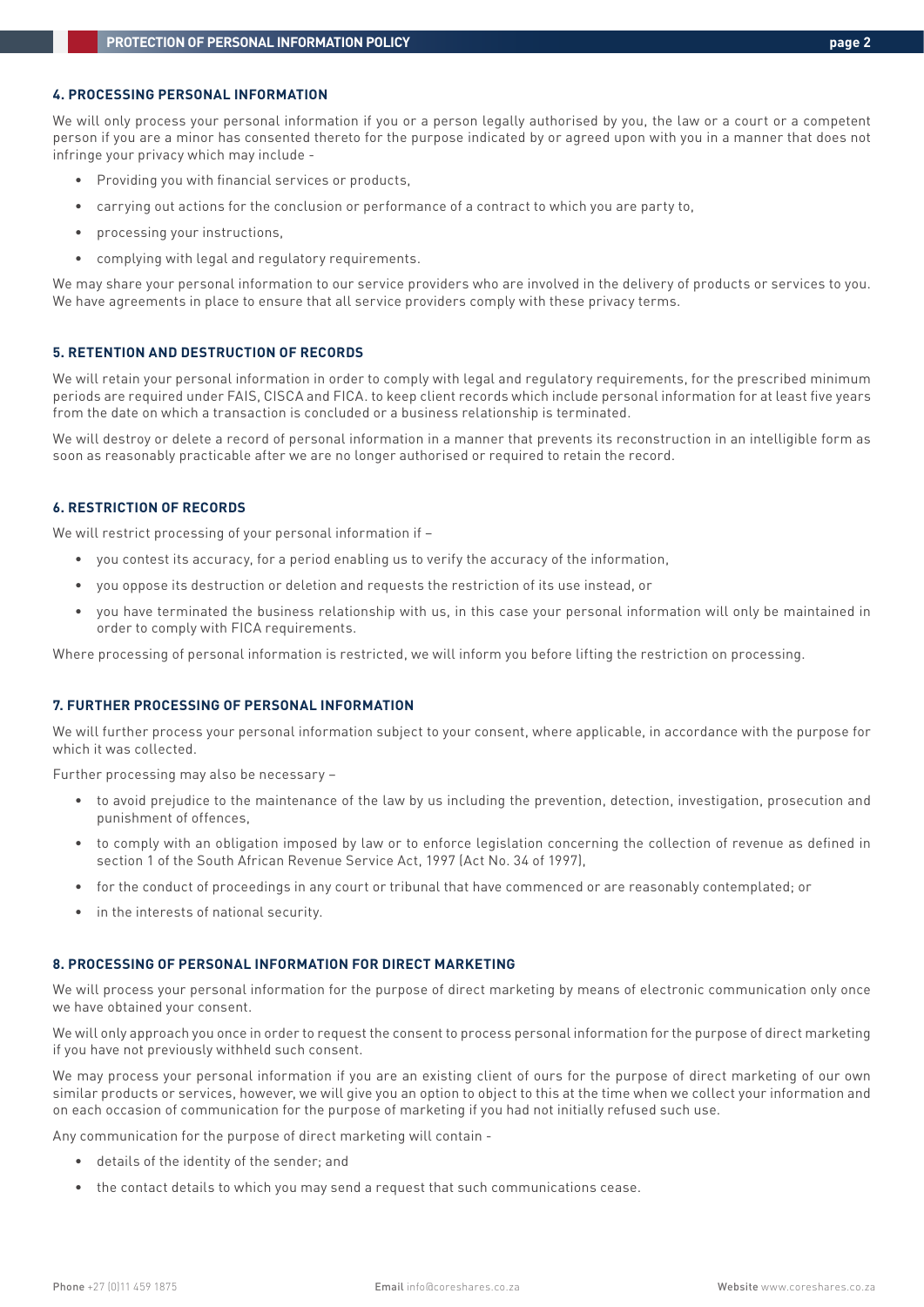#### **9. QUALITY OF INFORMATION**

We take reasonable steps to ensure that the personal information relating to data subjects is complete, accurate, not misleading and updated where necessary however, it is the responsibility of the data subject to inform us of any changes to personal information which was previously provided.

#### **10. INFORMATION SECURITY SAFEGUARDS**

We secure the integrity and confidentiality of personal information in our possession or under our control by taking appropriate, reasonable technical and organisational measures to prevent -

- loss of, damage to or unauthorised destruction of personal information; and
- unlawful access to or processing of personal information.

We achieve this by implementing measures to -

- identify all reasonably foreseeable internal and external risks to personal information in our possession or under our control,
- establish and maintain appropriate safeguards against the risks identified,
- regularly verify that the safeguards are effectively implemented; and
- ensure that the safeguards are continually updated in response to new risks or deficiencies in previously implemented safeguards.

Anyone processing personal information on behalf including employees or third-party service providers are contractually required to –

- process such information only with our knowledge or authorisation,
- establish and maintain the security measures to prevent loss of, damage to or unauthorised destruction of personal information and unlawful access personal information, and
- to treat personal information which comes to their knowledge as confidential and must not disclose it, unless required by law or in the course of the proper performance of their duties.
- immediately notify us where there are reasonable grounds to believe that the personal information of a data subject has been accessed or acquired by any unauthorised person.

When we contract with third parties, we impose security, privacy and confidentiality obligations on them to ensure that personal information that we remain responsible for, is kept secure.

# **11. NOTIFICATION OF SECURITY COMPROMISES**

Where there are reasonable grounds to believe that your personal information has been accessed or acquired by any unauthorised person, we will as soon as reasonably possible after the discovery of the breach or compromise notify you (if permitted by law) in writing via e-mail to your last known e-mail address, the Regulator will also be informed in this regard.

We will only delay notifying you if a public body responsible for the prevention, detection or investigation of offences or the Regulator determines that notifying you will impede a criminal investigation by the public body concerned.

## **12. ACCESS TO PERSONAL INFORMATION**

You have the right to –

- request us to confirm, free of charge, whether we hold personal information about you. To do this, you may send an email to compliance@coreshares.co.za. We will take all reasonable steps to verify your identity before providing you with such confirmation and
- request from us a record or a description of your personal information held by us, including information about the identity of all third parties who have, or have had, access to the information, we will advise if you are required to pay a fee in this regard prior to providing this service.

#### **13. CORRECTION OR DELETION OF PERSONAL INFORMATION**

You have the right to request us to –

• correct or delete personal information about you in our possession or under our control that is inaccurate, irrelevant, excessive, out of date, incomplete, misleading, or obtained unlawfully. To do this, you may send an email to compliance@coreshares.co.za. We will take all reasonable steps to verify your identity before correcting or deleting personal information about you that is in our possession or under our control.